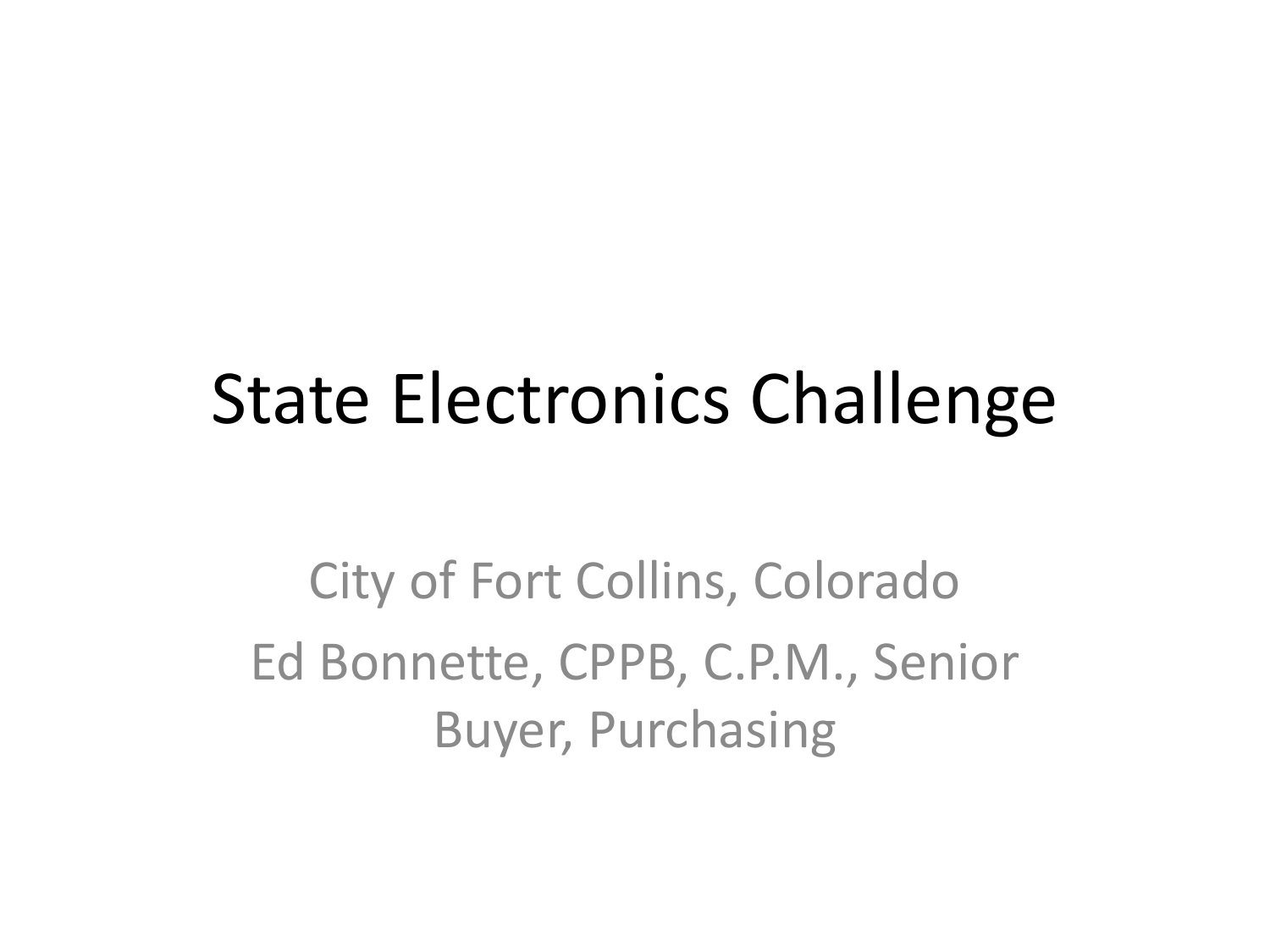# City of Fort Collins, Colorado

- 60 miles north of Denver
- Population ~160,000
- Home of Colorado State University, Hewlett-Packard, Woodward (corporate HQ), Anheuser-Busch, New Belgium Brewing (the "Napa Valley of Beer")
- Sustainability is a high priority to our citizens!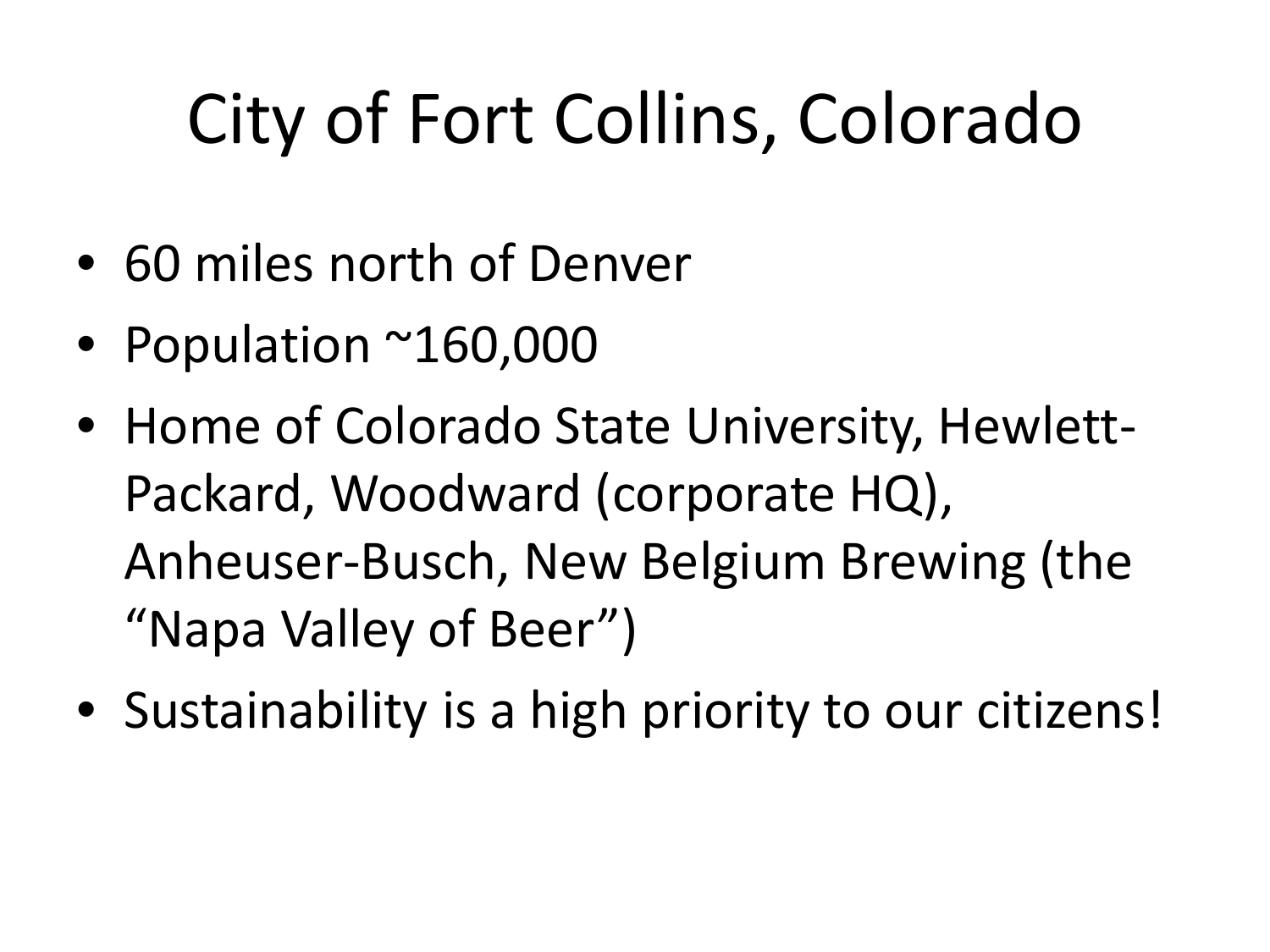# Triple Bottom Line (TBL) Philosophy

We view Sustainability as more than just Environmental; here it's the Triple Bottom Line of:

- Environmental
- Economic/Financial
- Social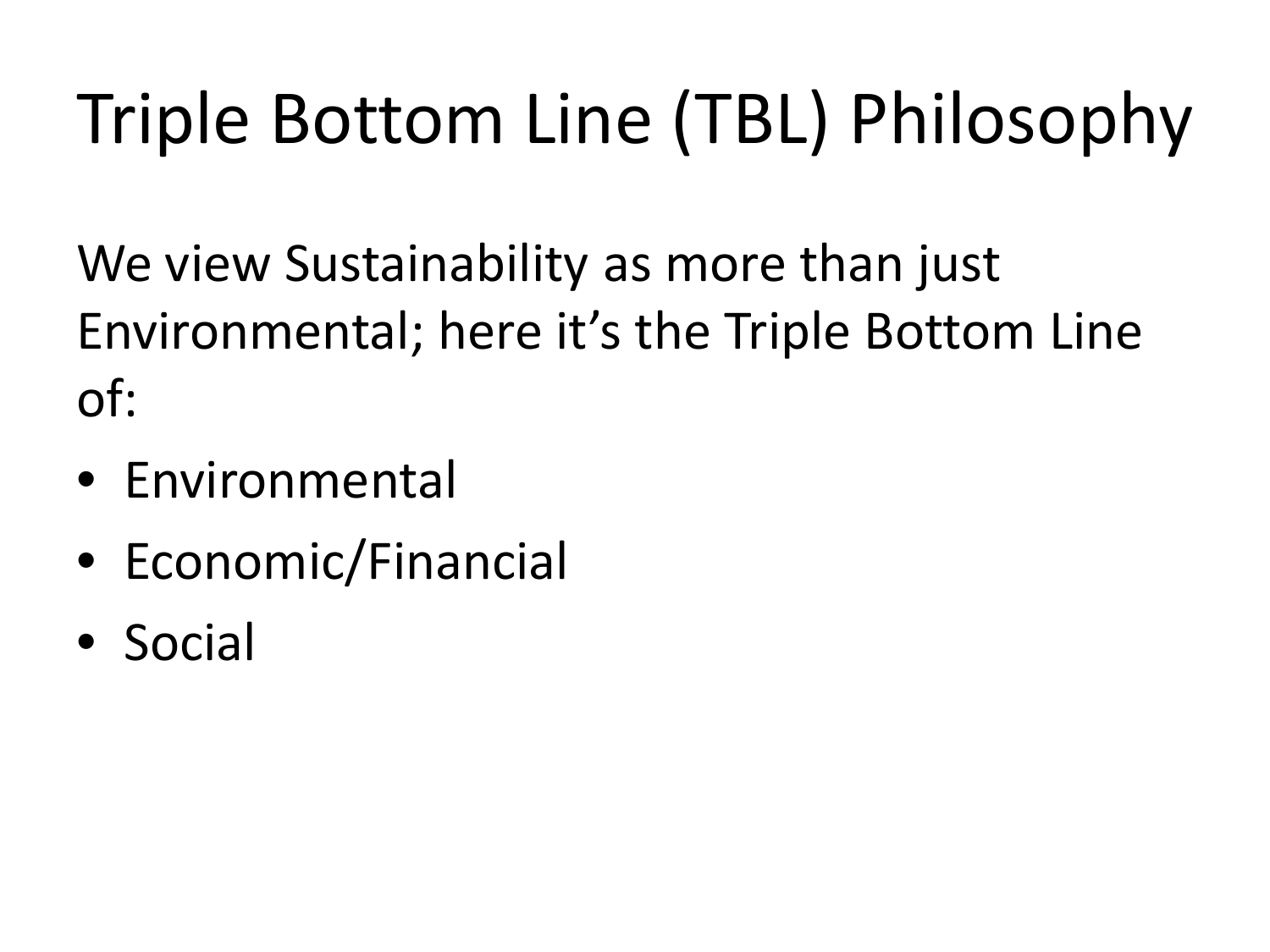When my boss (Purchasing Director) got word of the State Electronics Challenge he said something like this:

#### **"WE OUGHT TO LOOK INTO THAT".**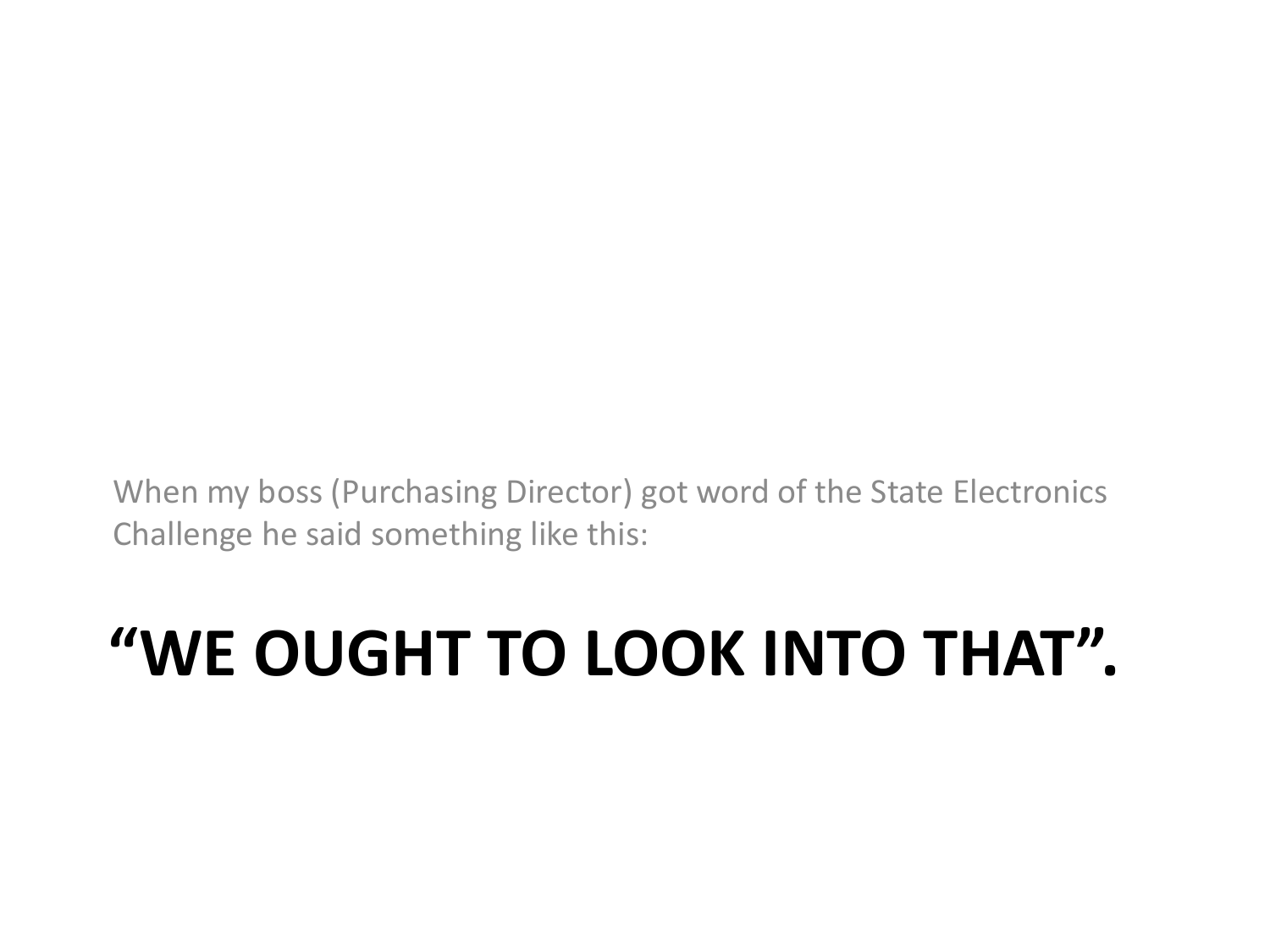### 2013 was our "Benchmark Year"

I went to the SEC website, got the Benchmark & Annual Reporting form, sent it to Information Technology Dept  $(\vert \top)$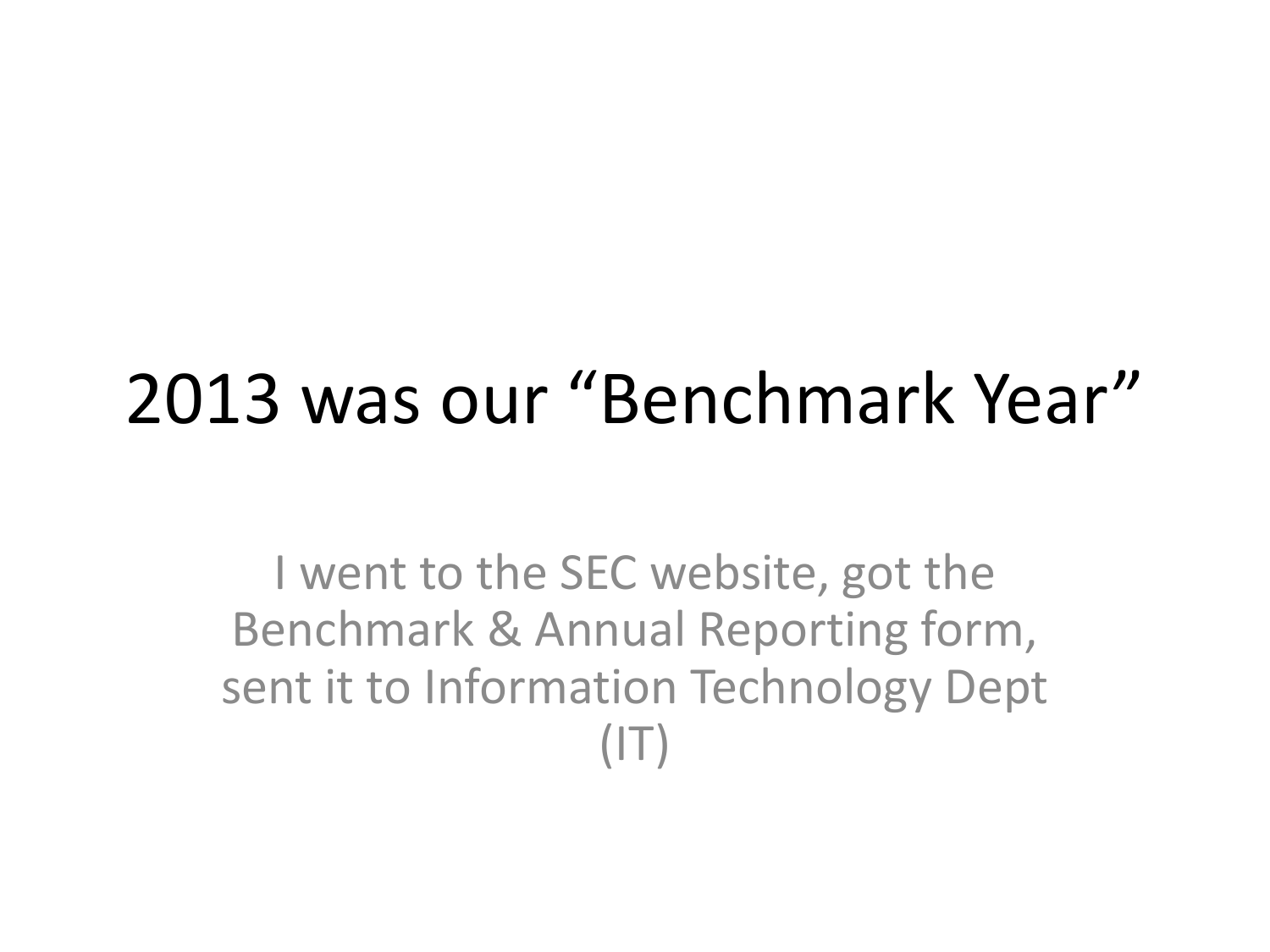## We thought we were "pretty good"

• The City was buying our new Desktop & Laptop computers off the State of Colorado Pricing Agreement with Dell; and what we were buying was/is EPEAT Gold rated. The State of Colorado participated on the Western States Contract Alliance (WSCA) contract at the time; now it's the National Association of State Procurement Officials (NASPO) contract.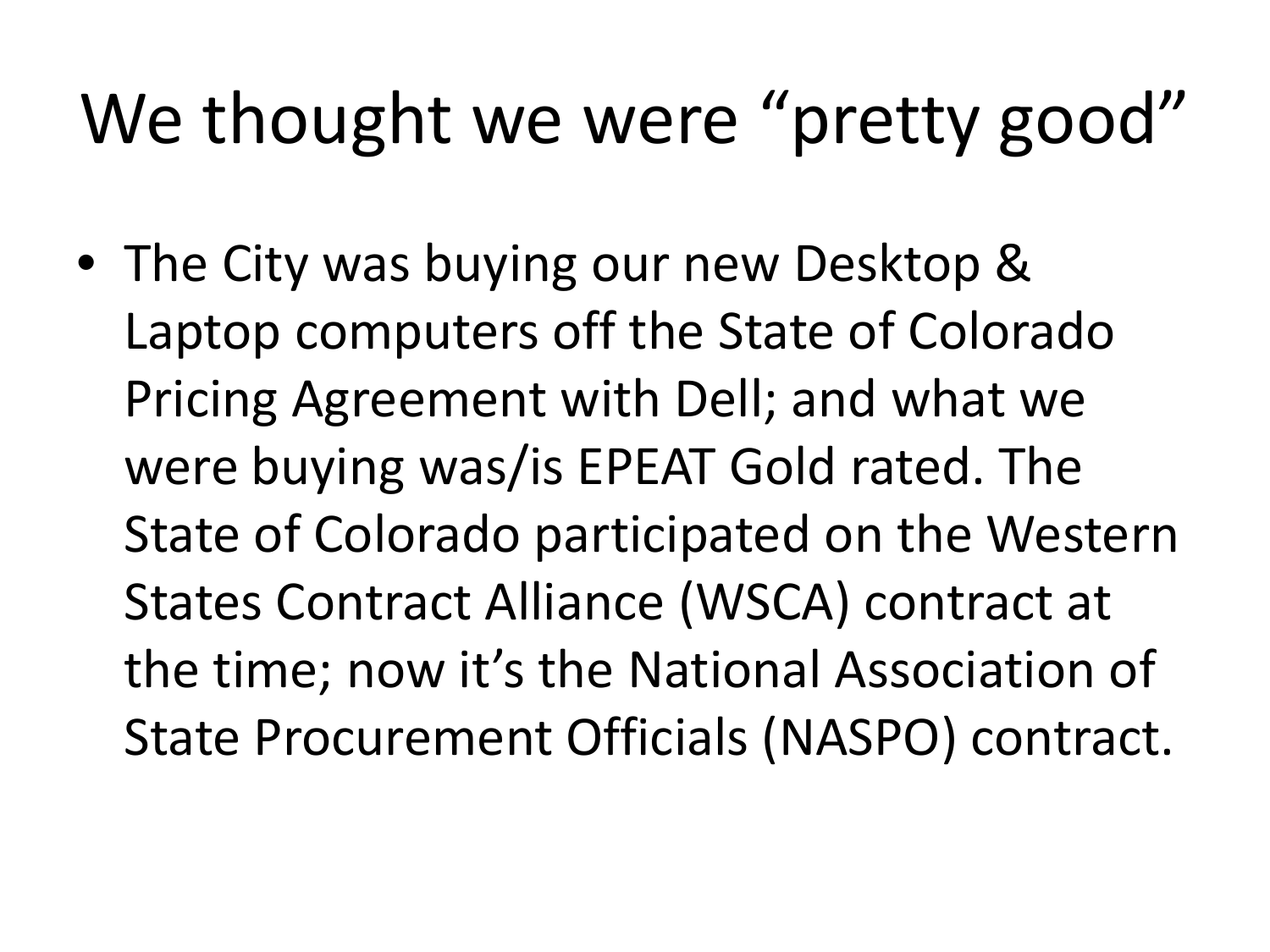## What about Copiers, Printers, MFDs? E-Waste? Operations?

- We were buying copiers off different State awards, etc.; no standardization.
- Our e-waste recycler was not third-party certified, and had no plans to be.
- We were not managing the settings on copiers, etc. deployed out in the City departments.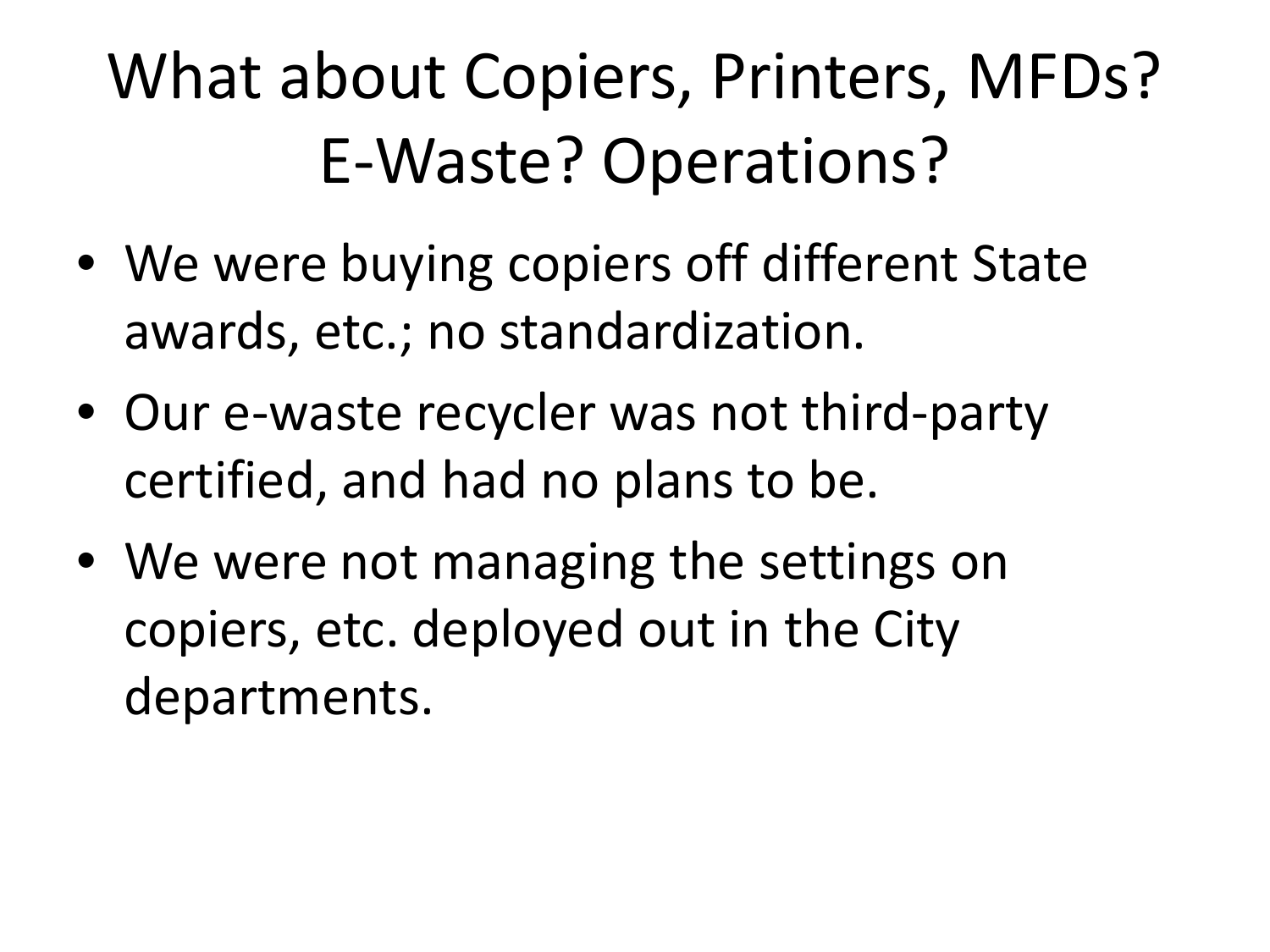## Field Trip to Goodwill Industries of Denver

- Our Environmental Sustainability Dept hosted a field trip to tour Goodwill Industries of Denver.
- The tour guide told us they were in the process of becoming a third-party certified ewaste recycler.
- They became R2-certified on June 2, 2014.
- City signs contract with Goodwill to become our e-waste recycler on August 26, 2014.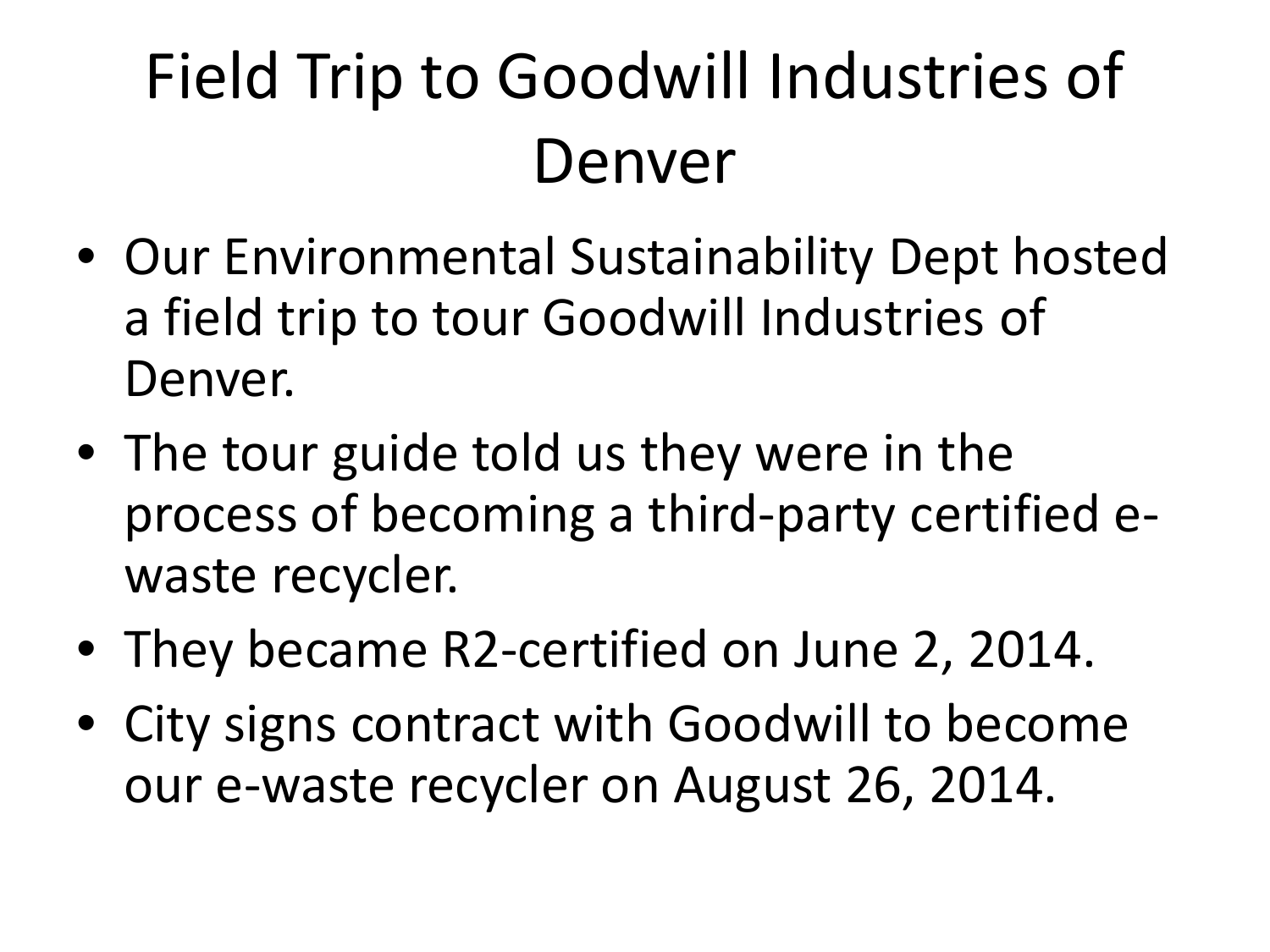## It's a no-charge donation.

- The City has the ability to donate surplus material to 501c3 non-profit organizations.
- Goodwill refurbishes the City's desktop computers, laptops, & cell phones; and offers them for sale in their Fort Collins store at reduced prices, to benefit the lower-income population.
- We consider this to be environmentally, socially, & financially responsible!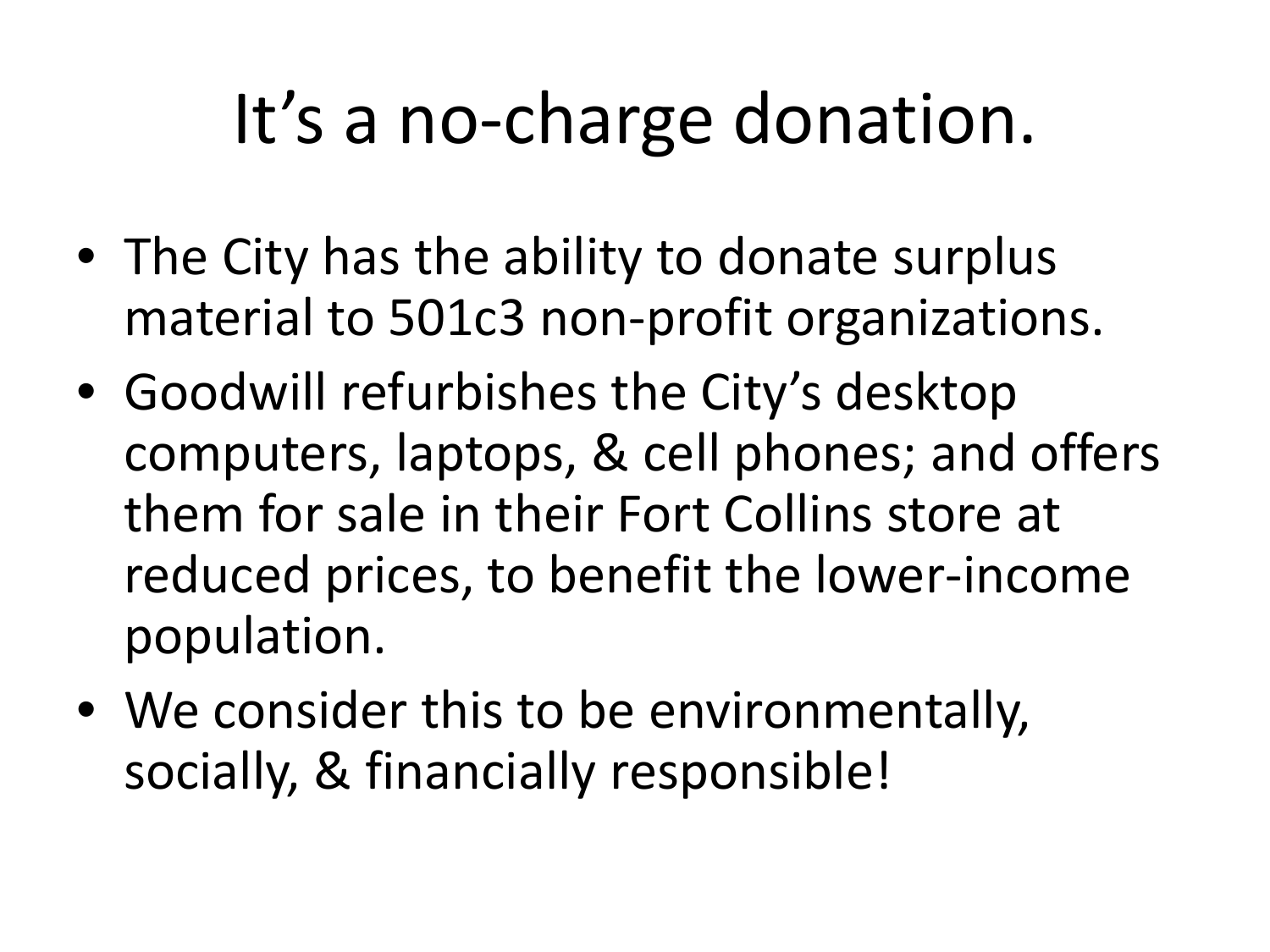## Next step: Standardize copiers, printers, MFDs.

- The City elected to do an RFP process to select one manufacturer/distributer.
- On June 15, 2015 the City signed a contract with Professional Document Solutions & Xerox.
- Now all copiers, printers & MFDs are EPEAT-Silver rated; with default setting to print black & white and two-sided.
- We also started mandating 30% PCR (or more) content paper as our City standard.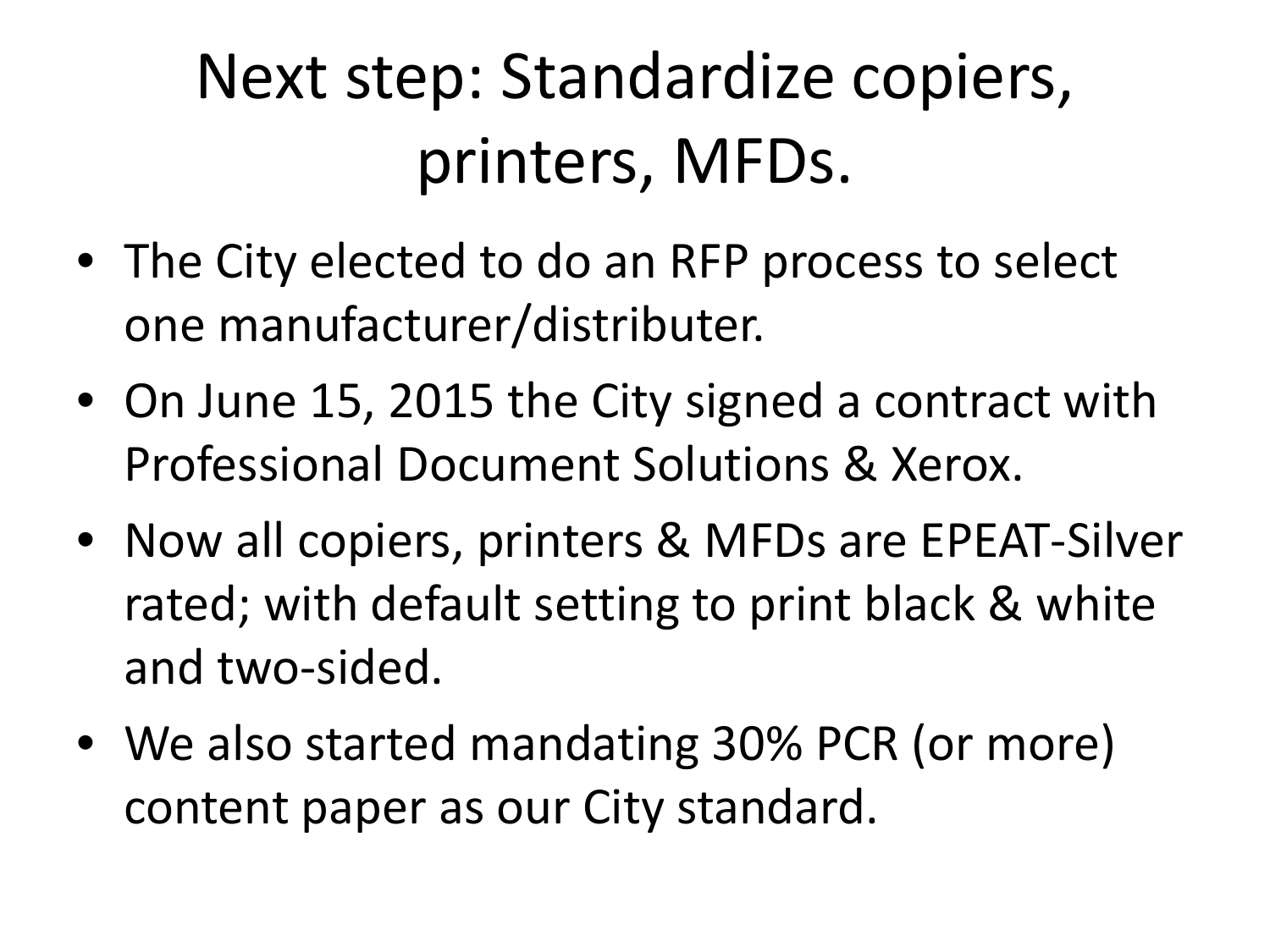### Third step: Changing City Policies

• Purchasing and IT have partnered to drive change to City policies through the IT Steering Committee that advises the City's Executive Lead Team (ELT).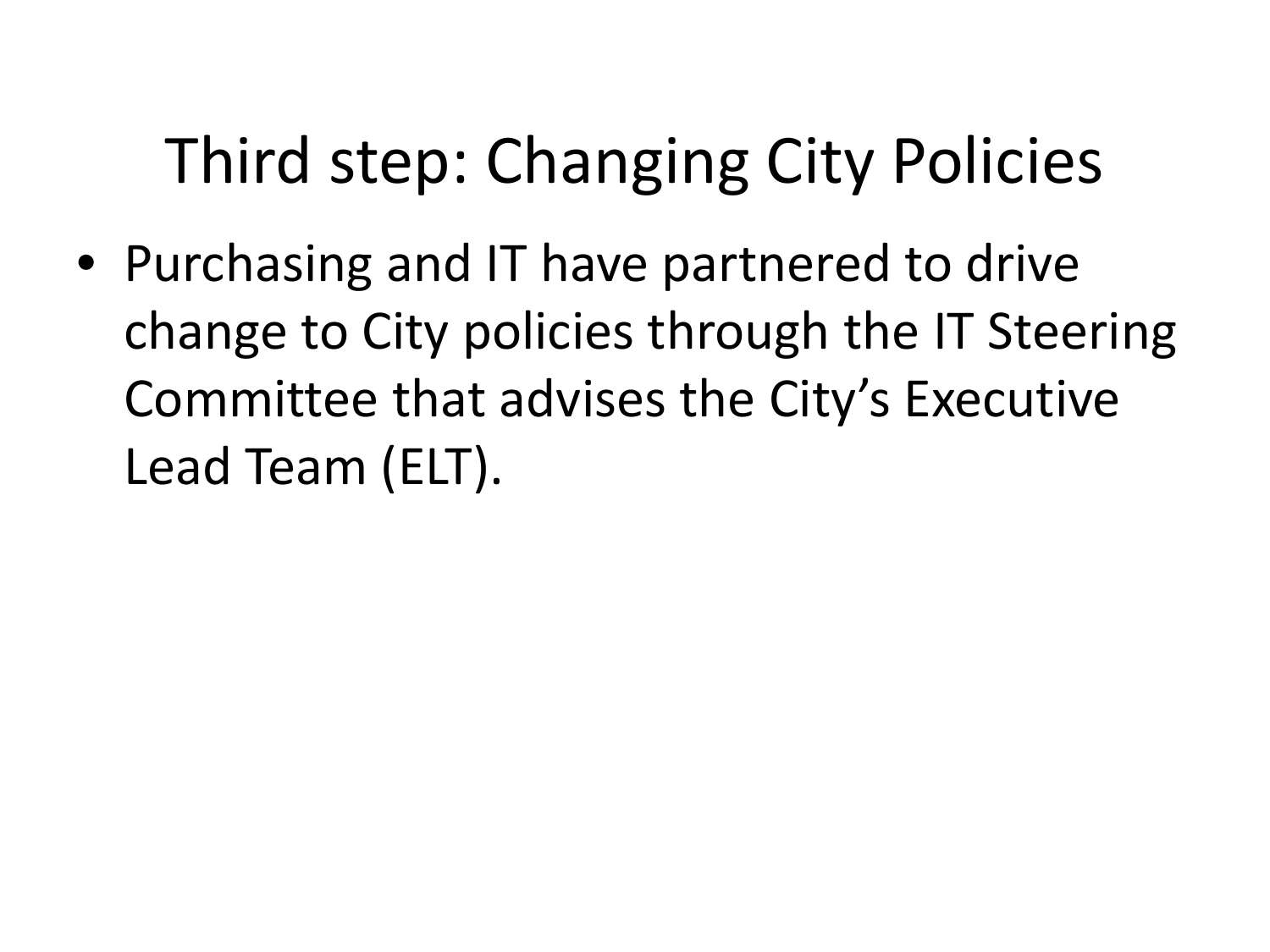# Applying for Awards from SEC

- The City applied for and received Silver status from SEC for 2014 (for our work on device Procurement and End-of-Life management).
- We will be applying for Gold status for 2015; to reflect the work we've done on Operations and Policies.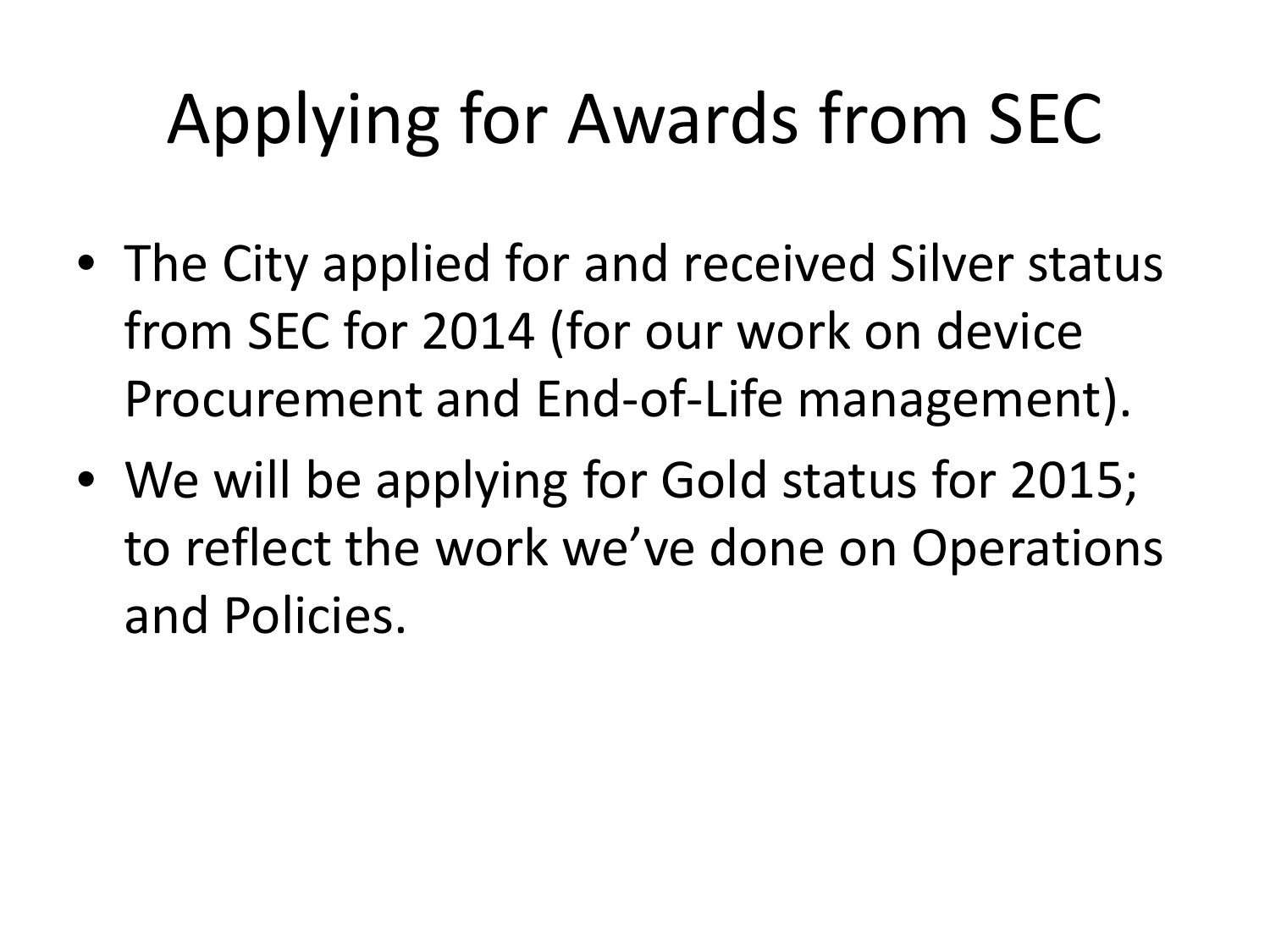### Bottom Line:

• The State Electronics Challenge has been a key element in driving sustainability into the purchasing, deployment, and end-of-life management of electronic assets in the City of Fort Collins organization. It's important to have that benchmark to show the organization "this is what the leaders do"!